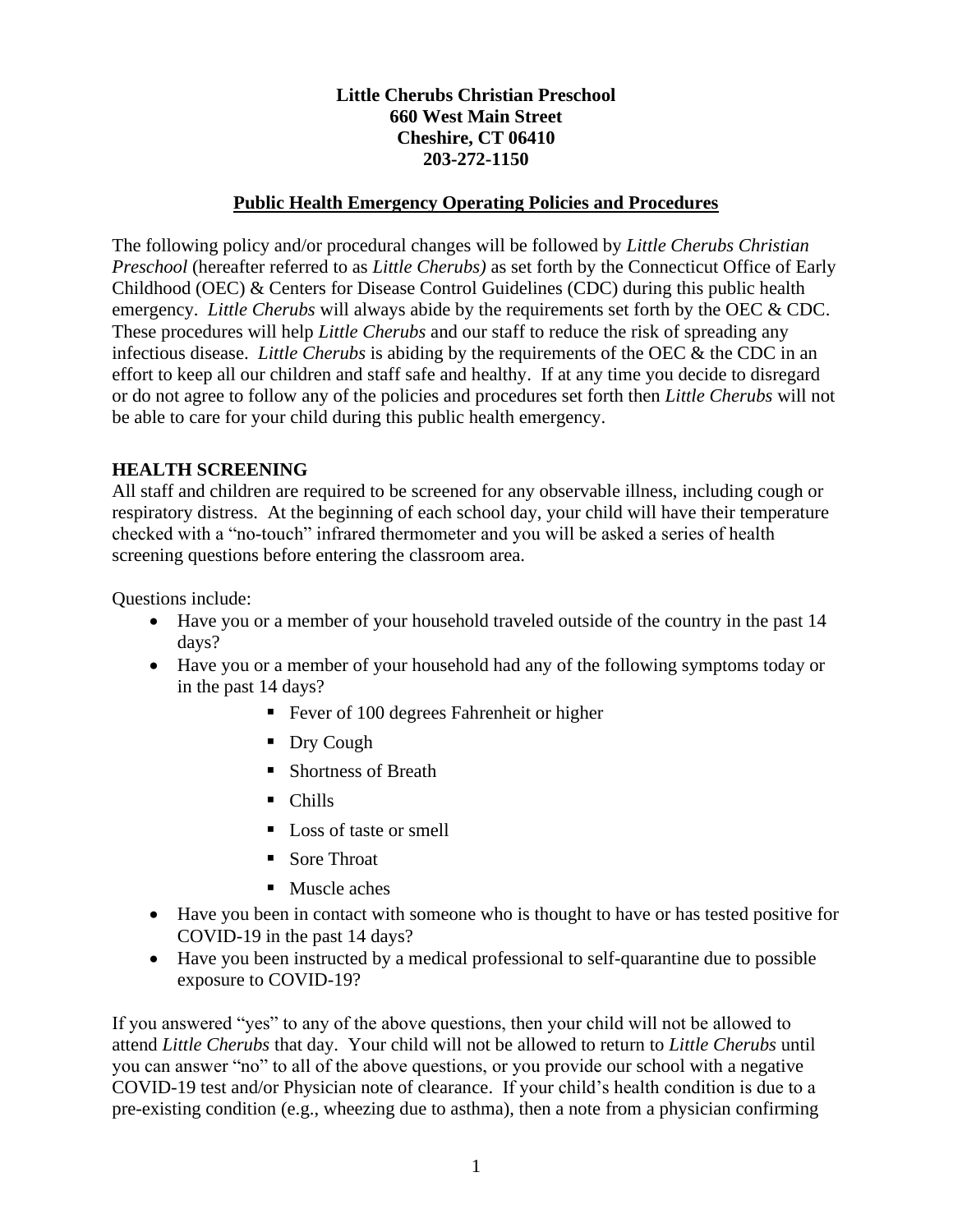this will be required. Please be advised, your child may not be allowed to attend until the note from the physician is received.

If you answered "no" to all of the above questions and your child's temperature is within the normal range, your child will then be permitted to attend for the day and escorted to his/her classroom by a staff member.

## **SICK CHILD**

If during the day, any of the following symptoms appear, then your child will be separated from the rest of the classroom. You will be contacted immediately and MUST pick up your child within 1 hour of being notified or *Little Cherubs* has the right to refuse to provide future childcare services.

As per the CT Governor's Executive Order 7Q & CDC Guidelines symptoms include:

- Fever of 100 degrees Fahrenheit or higher
- Dry Cough
- Shortness of Breath
- Chills
- Loss of Taste or Smell
- Sore Throat
- Muscle Aches

While we understand that many of these symptoms can also be due to non-COVID-19 related issues, we must proceed with an abundance of caution during this public health emergency. Your child will need to remain out of *Little Cherubs* for a minimum of 14 days following the appearance of the symptoms, unless you provide a doctor's note stating the child testing negative for COVID-19.

All other sick policies set forth in the *Little Cherubs Christian Preschool Parent's Handbook* will continue to be followed in addition to this policy.

#### **DROP OFF/PICK UP**

Parents/Guardians who are dropping off or picking up a student will not be permitted to enter the building beyond the designated sign in/out location. The parent is required to wear a mask when entering the building. This procedure change is for the safety of all persons present in the building and to limit to the extent possible everyone's risk of exposure. Please advise any Emergency Contact and Alternate Pickup persons of this procedural change.

If there is any reason requiring you to enter the building beyond the designated sign in/out location, then YOU MUST wash your hands immediately upon entering or use hand sanitizer in addition to wearing a mask. While in the building, you must practice social distancing except with your own child.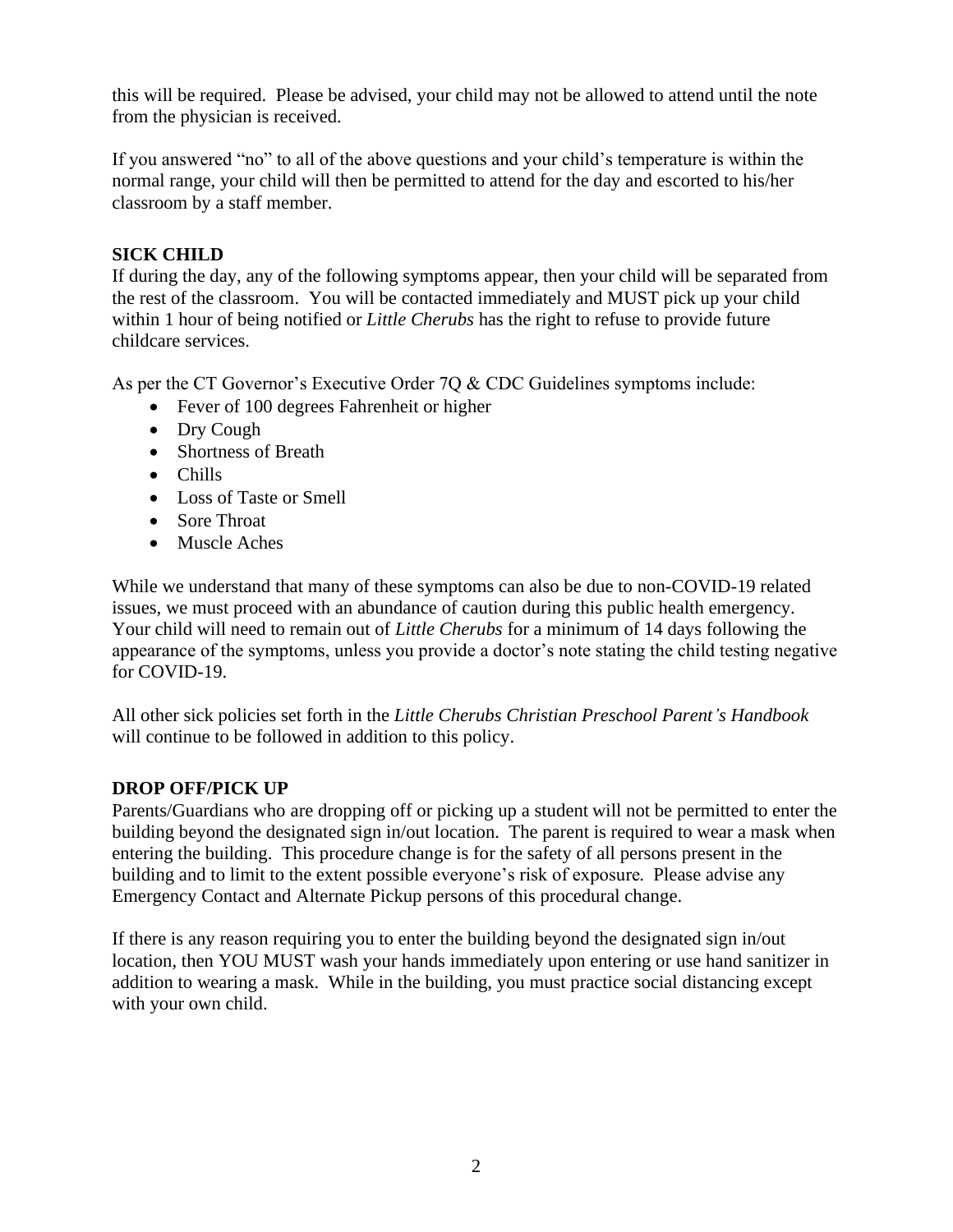# **MASKS/FACE COVERINGS**

Effective September 21, 2020, the State of Connecticut now **requires** all children 3 years of age and older to **wear a mask** while in childcare programs. This change extends for the duration of the public health and civil preparedness emergencies, unless earlier modified by the Connecticut State Commissioner of Early Childhood.

Children at Little Cherubs are required to wear a mask when indoors from arrival and throughout the day; the only exceptions will be for snack time, drink time and lunch time. When they are not wearing a mask, the children will be kept 6 feet apart wherever possible. They are not required to wear a mask outdoors while playing or participating in outdoor activities.

If a child's mask comes down when we are indoors, we will gently remind them to put it back on. We understand that children who are not familiar with wearing a mask may occasionally try to take their mask off it; we will work with them to help acclimate them to the practice and encourage them to wear the mask while in Little Cherubs. Any child who has just turned three years old will be allowed up to two months to get used to wearing a mask.

Our staff understands that this is a major change in our policy, and we apologize for any difficulty that it may cause our students and families. This was not our decision but was mandated by the State of Connecticut in response to updated guidance from the US Centers for Disease Control (CDC) and the American Academy of Pediatrics.

In an attempt to ease the introduction of mask wearing, this new policy at Little Cherubs will not go into full effect until October 19, 2020 so that we can work with you on this transition and allow time for the children to acclimate to wearing masks. Please know that we will not exclude children from our program or isolate them from their peers if they are having trouble getting used to wearing a mask. If parents refuse to comply with the requirements, however, State guidelines dictate that a child cannot attend until they are sent to school with a mask.

The only exceptions to the mask wearing requirement in childcare setting are:

- 1. A child with a documented medical condition, special health care need, or developmental need (such as sensory integration) for whom wearing a mask or face covering would be contrary to their health or safety is not required to wear a mask.
- 2. A child with a documented disability or special education need for whom wearing a mask or face covering would be contrary to their needs may be permitted exceptions. Where lip reading is required the staff or child may remove a face mask intermittently.

Our staff is intentionally planning as many opportunities as possible where children may take their masks off. While the weather permits, these "mask breaks" will often happen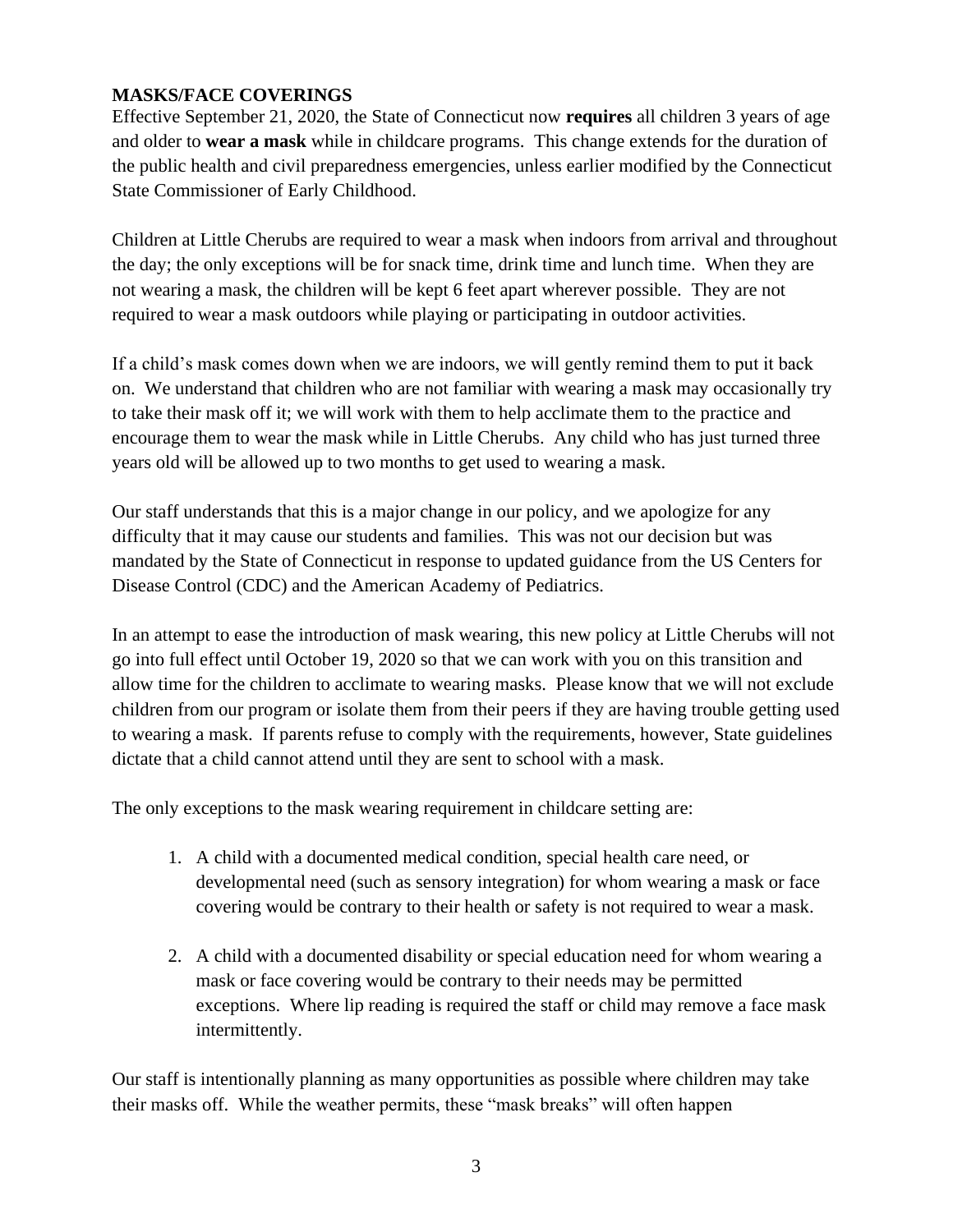outside. When mask breaks inside are necessary, the students will be distanced at least 6 feet apart whenever possible.

Please feel free to contact us if you have any questions or concerns about this change in policy that is being mandated by the state. As always, the safety and wellbeing of our students, our staff, and their families is our first priority.

## **HAND/RESPIRATORY HYGIENE**

Staff and children will engage in regular hand washing with soap and water for at least 20 seconds at occasions such as:

- When entering a classroom for the first time,
- Before and after eating,
- After sneezing, coughing, or nose blowing,
- After using the rest room,
- After touching or cleaning surfaces that may be contaminated.

If soap and water are not available, *Little Cherubs* will provide an alcohol-based hand sanitizer. Use of alcohol-based hand sanitizers will always be supervised by adults.

All staff and children will be required to do the following:

- Cover cough and sneezes with tissues or the corner of the elbow,
- Dispose of soiled tissues immediately after use,
- Wash/sanitize hands after each cough or sneeze.

# **GROUP SIZE, CLASSROOM & TEACHER ASSIGNMENTS**

Class sizes will be limited to no more than 14 children per OEC 'Memo Reduced Group Size and Enhanced Health procedure for Child Care Programs During COVID-19 Emergency'.

Upon entering, children will sanitize their hands with Hand Sanitizer supplied for them, they will place their book bags, supplies, etc. on coat hook designated for them in hallway.

The children will then move on to the classroom with a member of the teaching staff. We will always maintain required ratios of adults to students (1:10 for 3-5 years old).

Pick Up will be at the same door that was used for Drop Off and families are strongly encouraged to have the same Parent/Guardian be responsible for both, whenever possible.

## **INTENSIFIED CLEANING AND DISINFECTION**

All standard cleaning, sanitizing, and disinfecting procedures remain in place. Communal spaces will be sanitized between groups (i.e. playground, bathrooms). In addition, when children will be vacating a space for an extended period of time (e.g., leaving the classroom to go to the playground) an administrator will disinfect the space, as long as there will be sufficient time for the disinfectant to evaporate per its instructions before children return to the room.

In preparation before the school year begins, *Little Cherubs* will undergo a deep cleaning. In this context, "deep" cleaning means cleaning surfaces with soap and water and then appropriately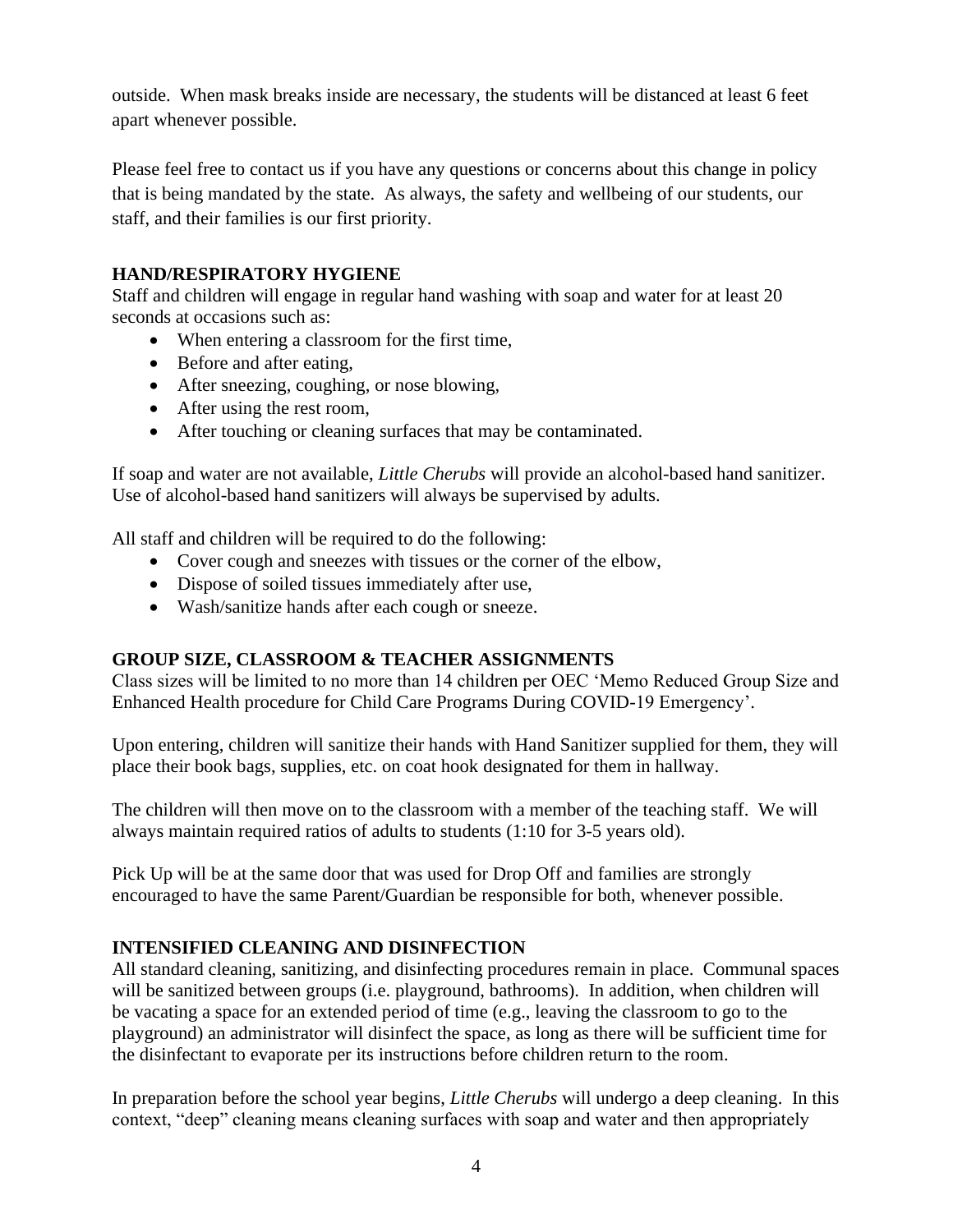using disinfectants on high-touch surfaces. The Staff will use proper gloves and personal protective equipment (PPE), good ventilation, and thoroughly air out the facility before children and other staff return. The Staff will routinely clean, sanitize, and disinfect surfaces and objects that are frequently touched, especially toys and games, in between use. When this is not possible, they will be disinfected when school is over.

The staff will also be cleaning objects/surfaces not ordinarily cleaned daily, such as doorknobs, light switches, classroom sink handles, countertops, toilet training potties, desks, chairs, cubbies, and playground structure surfaces made of plastic or metal. If surfaces are dirty, they will be cleaned using a detergent or soap and water prior to disinfection. All disinfection will follow the manufacturer's instructions for concentration, application method, and contact time for the given cleaning and disinfection products.

## **FOOD SERVICE**

While the state is under a public health emergency *Little Cherubs* will not be serving any food "family style" in order to prevent multiple children from touching the same serving utensil. All snacks will be served in the classroom. Any food provided will be given to each child individually by a teacher wearing PPE, which include gloves and mask/face covering, or the children will serve themselves from their own lunchboxes when eating snacks brought from home.

# **CLASSROOM PROCEDURES**

The classroom will run as always, with the exception that children will be separated at the tables for social distancing. Circle time will also involve the children being separated for social distancing. Whenever possible, our classroom will take place outside with social distancing in place. When an article of dress up is worn it will be placed in a bag for washing before it can be used again.

**All policies and procedures are subject to change as developments take place in the COVID-19 public health emergency. Any changes will be communicated in a timely fashion and all decisions will be based on the wellbeing of our students, our staff, and their families.**

## **COVID-19 EXPOSURE NOTIFICATION**

In February 2020, COVID-19 was added to the list of Reportable Diseases. As a result, *Little Cherubs* is required to report any cases of COVID-19 infection immediately to the Connecticut Department of Public Health and to the local department of health in the town/city.

If a child or staff member who has been present in the school is diagnosed with COVID-19, *Little Cherubs* will notify families and staff about the exposure. Please be advised that we are NOT permitted to share with you the child or staff member's name but will share with you the date of possible exposure and classroom that may have experienced the exposure.

Parents must immediately notify the administration if you become aware that any person with whom you or your child has had contact exhibits any COVID-19 symptoms (listed under "Health Screening" above), is advised to self-isolate, quarantine, has tested positive, or is presumed positive for COVID-19. Further, you must immediately notify the administration if anyone from